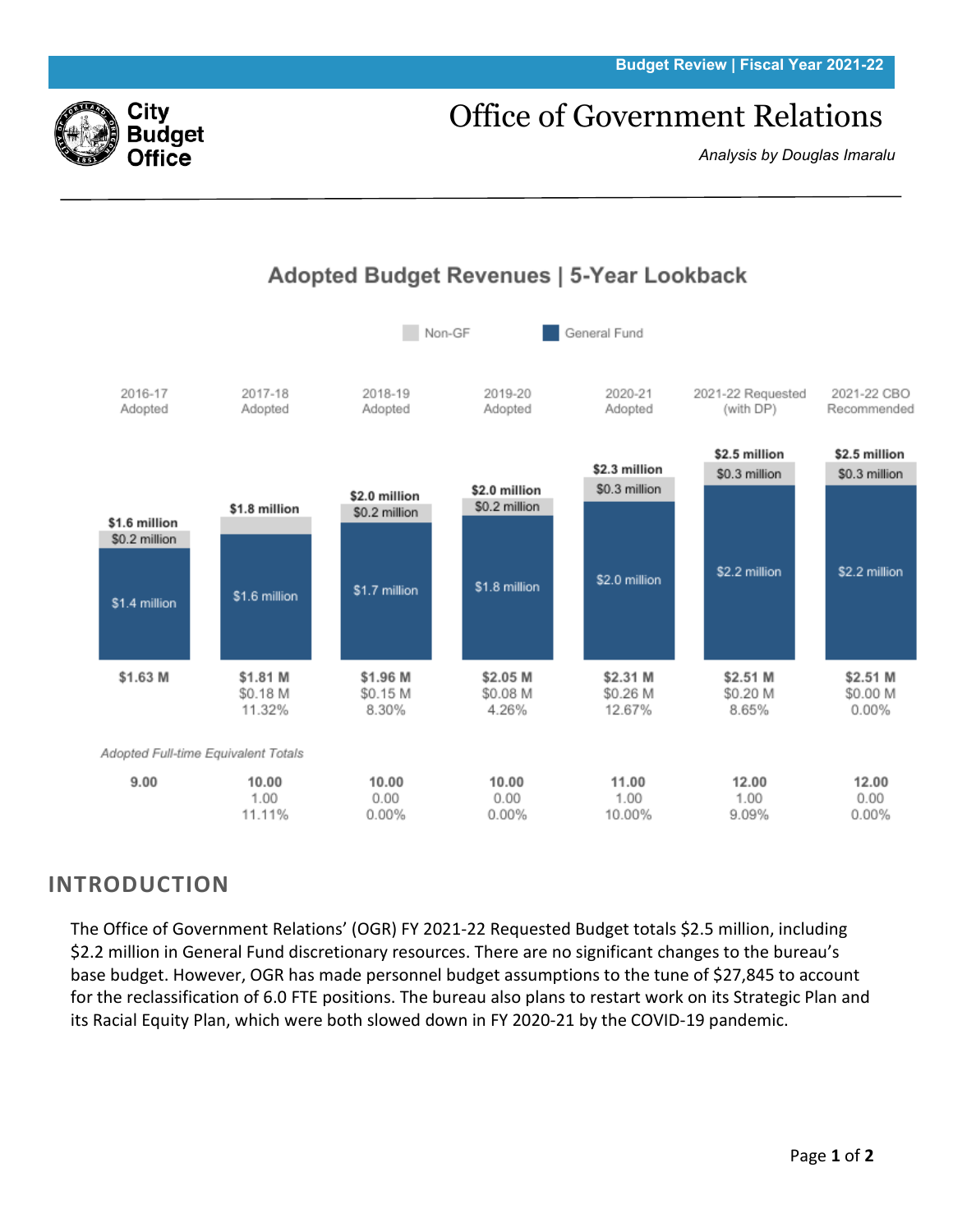### **BASE BUDGET KEY ISSUES**

The Office of Government Relations (OGR) is continuing to balance rising personnel and internal services costs due to pay equity and the classification and compensation study against limited growth in General Fund resources. The bureau does not have as much flexibility as larger bureaus to absorb cost increases outside of Current Appropriation Level (CAL).

Historically, OGR personnel were classified as Commissioner Staff Representatives and Specialists. OGR has been working closely with the Bureau of Human Resources (BHR) to assess new classifications for the Office. Currently, two reclassifications have been completed from the six being reclassified from Council office classifications to bureau classifications. A new entry-level Government Relations Specialist I classification is being created and assigned and the existing Government Relations Lobbyist I and Government Relations Lobbyist II classifications are being revised and retitled as Government Relations Specialist II and Government Relations Specialist III, respectively.<sup>[1](#page-1-0)</sup> Based on consultation with BHR, other position reclassification are anticipated.

OGR accounted for these reclassifications by including a \$27,845 (or 1.1%) personnel budget assumption in its FY [2](#page-1-1)021-22 Requested Budget.<sup>2</sup> This amount is included within the bureau's base budget and the bureau has absorbed this increase without programmatic reductions. However, growth in personnel costs will result in a larger percentage of OGR's base budget appropriation being allocated to personnel instead of external and internal materials and services (EMS/IMS), and this will place continued pressure on the bureau's limited discretionary resources if the bureau is to absorb any future increases without the addition of new resources.

Further, OGR notes that the Tribal Relations Program is currently working to formalize systems for tracking and assessing increased need for services. This may prompt a future reconsideration of the appropriate level of resources and capacity needed for the program.<sup>[3](#page-1-2)</sup> Although OGR posits that future expansion of the Tribal Relations Program will be informed by strategic planning and consultation with Council, bureaus, and stakeholders,<sup>[4](#page-1-3)</sup> the potential growth in personnel costs, should they exceed standard inflationary increases supported by CAL, could result in reduced funds available for future travel and lobbying efforts, outreach, education and engagement, training, and training materials for its programs, resulting in service level impacts.

CBO recommends that the bureau keeps track of the performance of new programs (like the international relations and tribal relations program) and impact on service levels, then utilize the budget process to submit a decision package should this concern materialize.

<span id="page-1-0"></span> $1$  Pay grades were adjusted or maintained accordingly.

<span id="page-1-1"></span><sup>&</sup>lt;sup>2</sup> OGR anticipates that compensation for the four currently pending reclassifications will be confirmed between late-February and mid-March.<br><sup>3</sup> This includes developing a formal mechanism to electronically track the nature of requests from bureaus, staff time needed,

<span id="page-1-2"></span>and desired outcome of the request. OGR is also considering new performance measures for the Tribal Relations program.

<span id="page-1-3"></span> $4$  City Council approved budget actions in the past year to enhance the capacity of the Tribal Relations program, including: a decision package in the FY 2020-2021 Adopted Budget and FY 2020-21 Fall BMP.